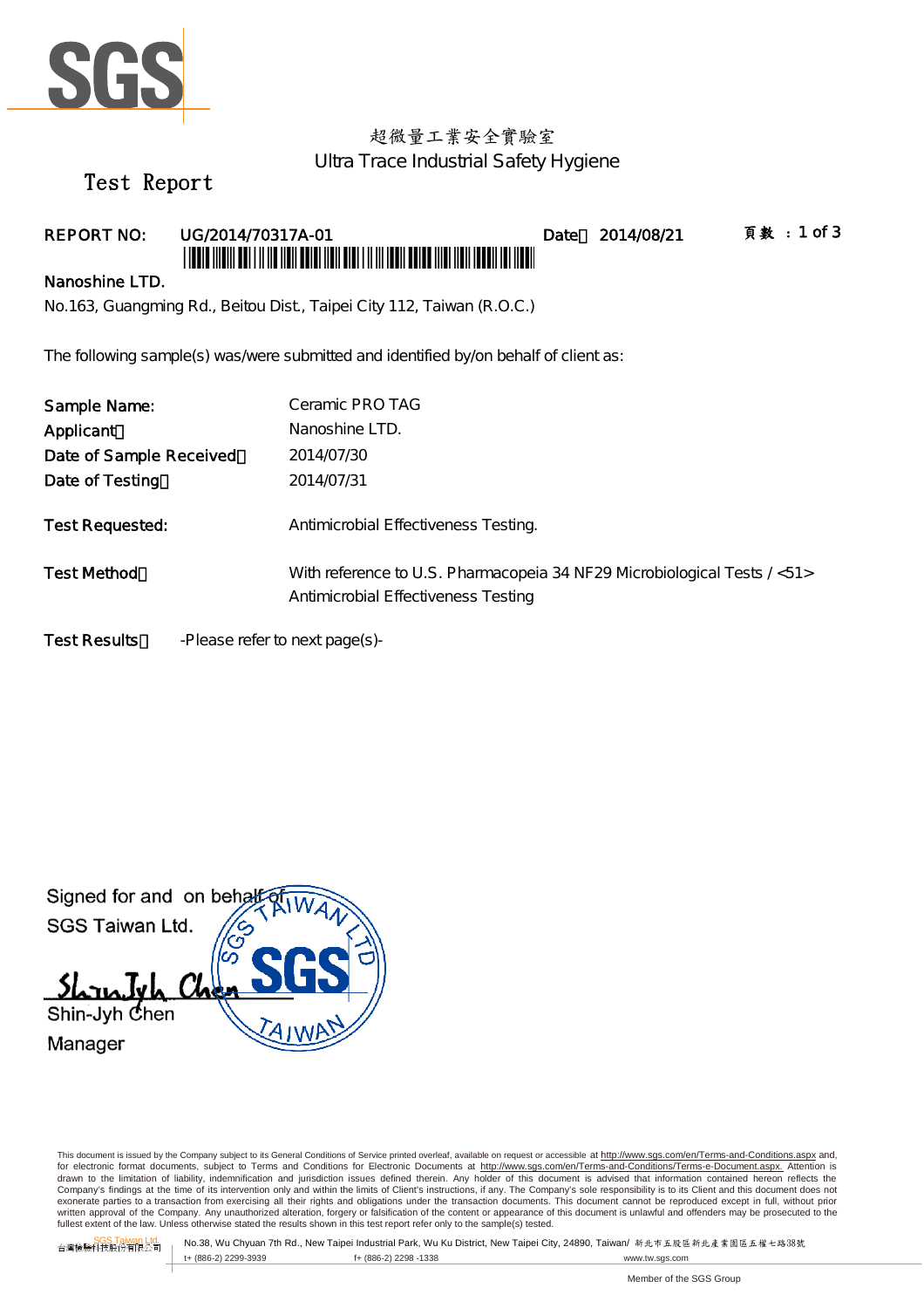

## 超微量工業安全實驗室 Ultra Trace Industrial Safety Hygiene

# Test Report

### REPORT NO: UG/2014/70317A-01 Date 2014/08/21 頁數: 2 of 3 \*UGUN 11011 AUT 11110 11011 AUTO 11011 AUG 11111 AUG 1201 AUG 1101 110

### Nanoshine LTD.

No.163, Guangming Rd., Beitou Dist., Taipei City 112, Taiwan (R.O.C.)

### Test Results

| Organism                   | Original inoculum<br>(CFU/mL) | Contact<br>time | Counts of the<br>sample at contact<br>time (CFU/mL) | Log reductions<br>(R) |
|----------------------------|-------------------------------|-----------------|-----------------------------------------------------|-----------------------|
| Escherichia coli           | $4.75 \times 10^{5}$          | $12$ hrs        | $<$ 1                                               | $>99.9\%$             |
| Staphylococcus aureus      | $2.50 \times 10^{5}$          | 12 hrs          | 2.00                                                | $>99.9\%$             |
| Pseudomonas aeruginosa     | $2.55 \times 10^{5}$          | $12$ hrs        | $<$ 1                                               | $>99.9\%$             |
| Salmonella enterica subsp. | $7.95 \times 10^{5}$          | $12$ hrs        | $<$ 1                                               | $>99.9\%$             |

**NOTE** 

1.Organism No.:

Escherichia coli BCRC 11634 ; ATCC 8739 Staphylococcus aureus BCRC 10451 ; ATCC 6538P Pseudomonas aeruginosa BCRC 11633 ; ATCC 9027 Salmonella enterica subsp. BCRC 12947; ATCC 13311

2. Log reductions(%)<1% represents no significant effect of Bacteriostasis/Fungistasis.

3.The report will be in vain if it is used separately.

- END -

This document is issued by the Company subject to its General Conditions of Service printed overleaf, available on request or accessible at http://www.sgs.com/en/Terms-and-Conditions.aspx and, for electronic format documents, subject to Terms and Conditions for Electronic Documents at <u>http://www.sgs.com/en/Terms-and-Conditions/Terms-e-Document.aspx.</u> Attention is<br>drawn to the limitation of liability, indemnific Company's findings at the time of its intervention only and within the limits of Client's instructions, if any. The Company's sole responsibility is to its Client and this document does not exonerate parties to a transaction from exercising all their rights and obligations under the transaction documents. This document cannot be reproduced except in full, without prior written approval of the Company. Any unauthorized alteration, forgery or falsification of the content or appearance of this document is unlawful and offenders may be prosecuted to the fullest extent of the law. Unless otherwise stated the results shown in this test report refer only to the sample(s) tested.